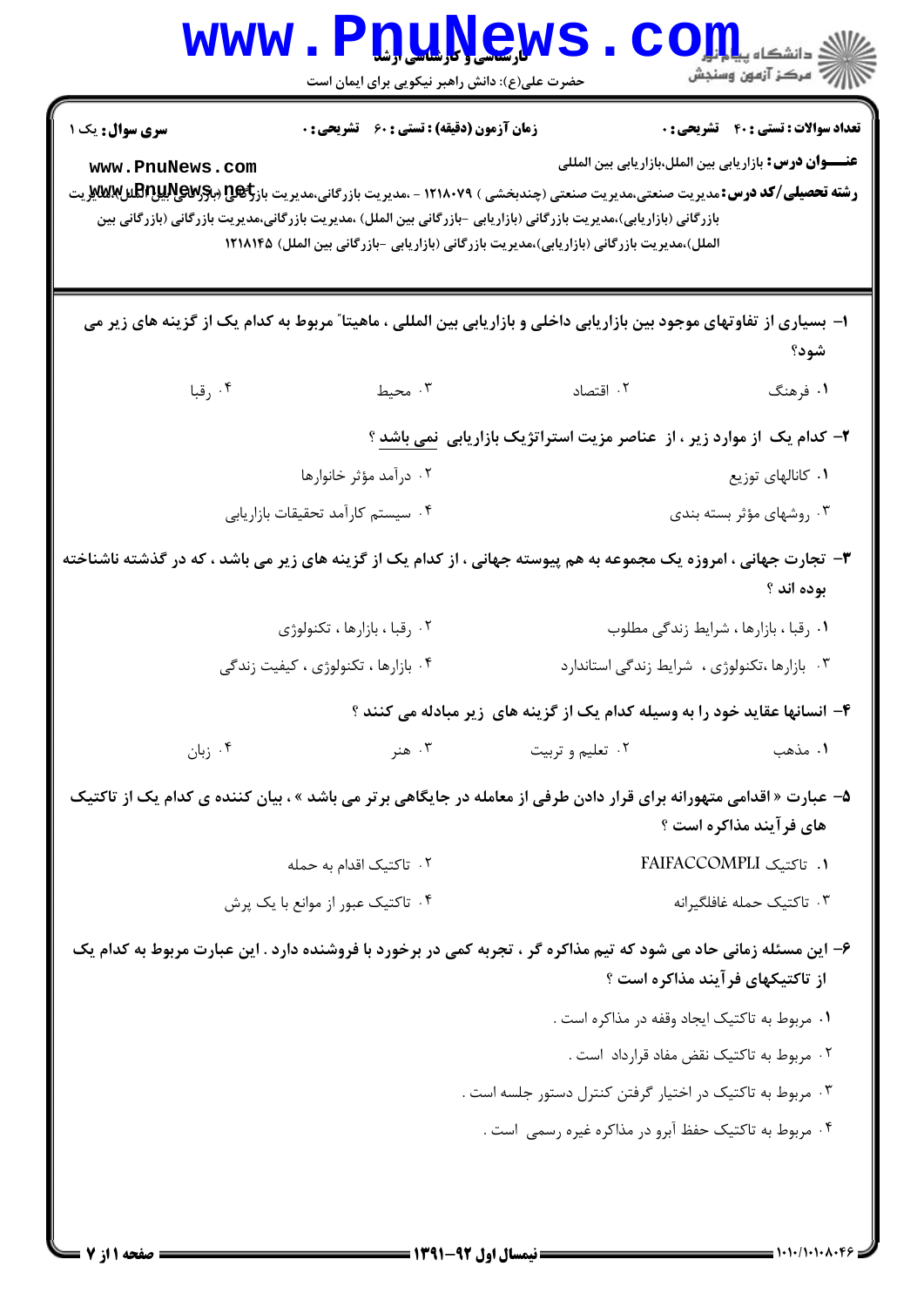| <b>WWW</b>             | <b>LLU NGU</b><br>حضرت علی(ع): دانش راهبر نیکویی برای ایمان است                                                                                                                                                                                                                                                                                                            |                                             | دانشکاه پی <mark>ا با بار</mark> (<br>رُ⁄ مرڪز آزمون وسنڊش     |  |
|------------------------|----------------------------------------------------------------------------------------------------------------------------------------------------------------------------------------------------------------------------------------------------------------------------------------------------------------------------------------------------------------------------|---------------------------------------------|----------------------------------------------------------------|--|
| <b>سری سوال : ۱ یک</b> | <b>زمان آزمون (دقیقه) : تستی : 60 ٪ تشریحی : 0</b>                                                                                                                                                                                                                                                                                                                         |                                             | <b>تعداد سوالات : تستی : 40 قشریحی : 0</b>                     |  |
| www.PnuNews.com        | <b>رشته تحصیلی/کد درس:</b> مدیریت صنعتی،مدیریت صنعتی (چندبخشی ) ۱۲۱۸۰۷۹ - ،مدیریت بازرگانی،مدیریت باز <del>بگه[</del> بر <b>چر&amp;RپرللRپل</b> الالی<br>بازرگانی (بازاریابی)،مدیریت بازرگانی (بازاریابی -بازرگانی بین الملل) ،مدیریت بازرگانی،مدیریت بازرگانی (بازرگانی بین<br>الملل)،مدیریت بازرگانی (بازاریابی)،مدیریت بازرگانی (بازاریابی -بازرگانی بین الملل) ۱۲۱۸۱۴۵ |                                             | <b>عنــــوان درس:</b> بازاریابی بین الملل،بازاریابی بین المللی |  |
|                        | ۷- برای انجام یک مذاکره موفق ًدر زمینه های بازاریابی بین المللی و فروش ، پس از تعیین هدف  ، باید کدام یک از گزینه                                                                                                                                                                                                                                                          |                                             | های زیر ًمشخص گردد ؟                                           |  |
|                        | ۰۲ میزان ثمربخش بودن مذاکرات                                                                                                                                                                                                                                                                                                                                               |                                             | ٠١ نقش شخص يا اشخاص مذاكره كننده                               |  |
|                        | ۰۴ روشهای مذاکره                                                                                                                                                                                                                                                                                                                                                           | ۰۳ حیطه و حدود مطالب مورد بحث یا دستور جلسه |                                                                |  |
|                        | ۸– برای موفقیت ، اگر طرفین مایل به این کار باشند  باید معضل امتیازدهی را حل کرد .  این عبارت مربوط به کدام یک از                                                                                                                                                                                                                                                           |                                             | مراحل مذاکره است ؟                                             |  |
|                        | ۰۲ مرحله پیش مذاکره                                                                                                                                                                                                                                                                                                                                                        |                                             | ۰۱ مرحله تصمیم گیری و اقدام                                    |  |
|                        | ۰۴ مرحله مذاكره تلفيقي                                                                                                                                                                                                                                                                                                                                                     |                                             | ۰۳ مرحله مذاکره گسترده                                         |  |
|                        | ۹- بارزترین موارد اختلاف در سلیقه های هنری ، کدام یک از گزینه های زیر است ؟                                                                                                                                                                                                                                                                                                |                                             |                                                                |  |
|                        | ۰۲ زیبا شناسی ، رنگ ، طراحی                                                                                                                                                                                                                                                                                                                                                |                                             | ۰۱ موسیقی ، زیبا شناسی ، طراحی                                 |  |
|                        | ۰۴ رنگ ، موسیقی ، زیبا شناسی                                                                                                                                                                                                                                                                                                                                               |                                             | ۰۳ طراحی، موسیقی، رنگ                                          |  |
|                        | ۱۰– استفاده از اعطای جایزه و اعمال تخفیفات ویژه در مدت زمانهای کوتاه ، برای تحقق کدام یک از ۱هداف ارتباطات به کار                                                                                                                                                                                                                                                          |                                             | می رود؟                                                        |  |
|                        | ۰۲ مصمم ساختن                                                                                                                                                                                                                                                                                                                                                              |                                             | ٠١. انجام عمل خريد                                             |  |
|                        | ۰۴ برتر دانستن                                                                                                                                                                                                                                                                                                                                                             | ۰۳ علاقمند کردن مشتریان به استفاده از کالا  |                                                                |  |
|                        | ۱۱– مراحل توسعه اقتصادی کشور بر اساس طبقه بندی روستو ، به چند مرحله تقسیم می شود ؟                                                                                                                                                                                                                                                                                         |                                             |                                                                |  |
| ۰۴ شش مرحله            | ۰۳ پنج مرحله                                                                                                                                                                                                                                                                                                                                                               | ۰۲ چهار مرحله                               | ۰۱ سه مرحله                                                    |  |
|                        | ۱۲– متداول ترین محدودیت وارداتی برای کالاهای خارجی در سیستم بازرگانی بین المللی ، کدام یک از گزینه های زیر است ؟                                                                                                                                                                                                                                                           |                                             |                                                                |  |
| ۰۴ تعرفه های گمرکی     | ۰۳ حمایت های اداری                                                                                                                                                                                                                                                                                                                                                         | ۰۲ سهمیه ها                                 | ٠١ كنترل ارز                                                   |  |
|                        | ۱۳- عبارت « اتحادیه حقوق گمرکی است که نیروی کار و سرمایه به آسانی قابل مبادله است.» بیانگر کدامیک از مفاهیم زیر                                                                                                                                                                                                                                                            |                                             | است؟                                                           |  |
| ۰۴ مناطق أزاد تجاري    | ۰۳ بازار مشترک                                                                                                                                                                                                                                                                                                                                                             | ۰۲ اتحادیه سیاسی                            | ٠١. اتحاديه اقتصادى                                            |  |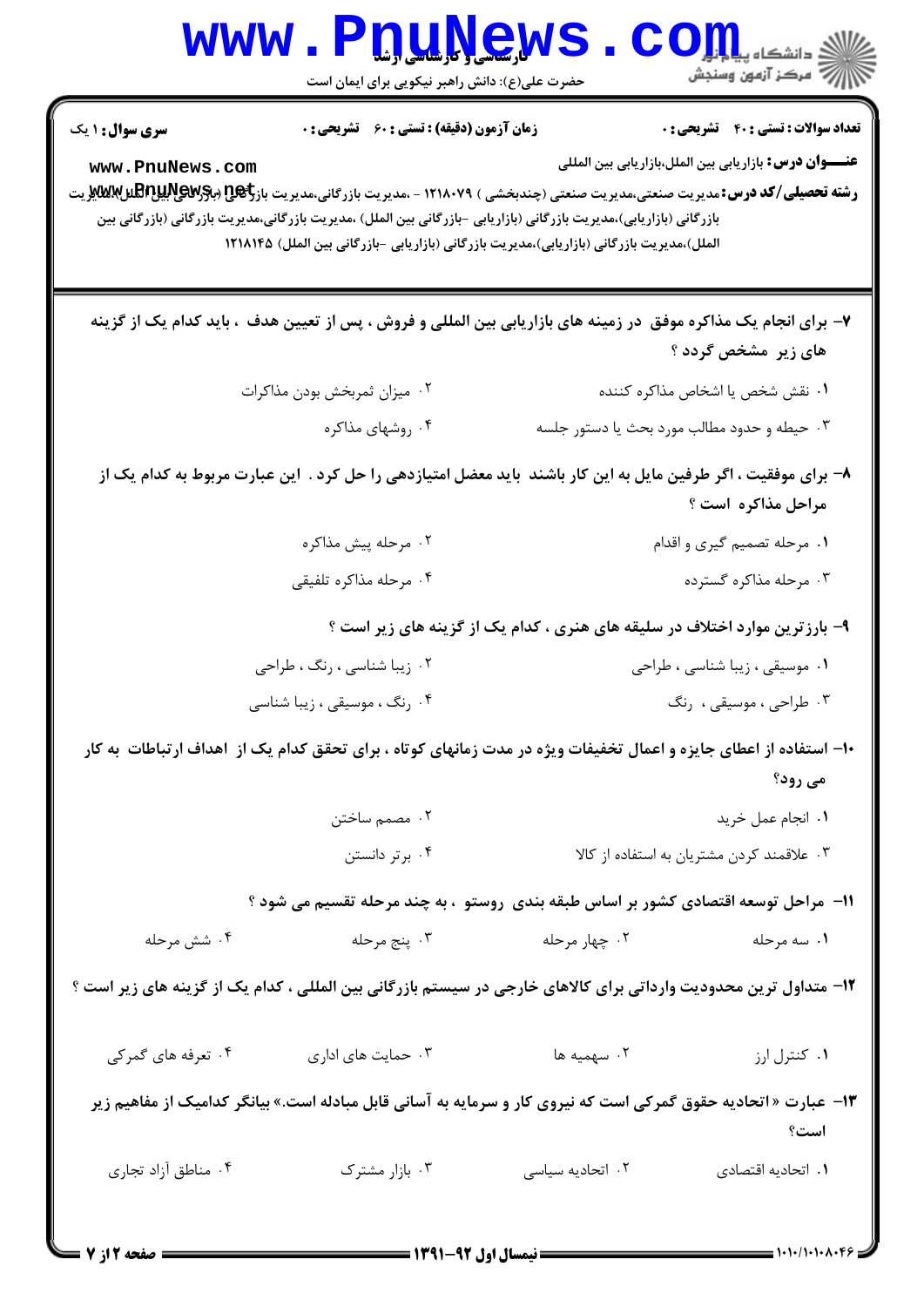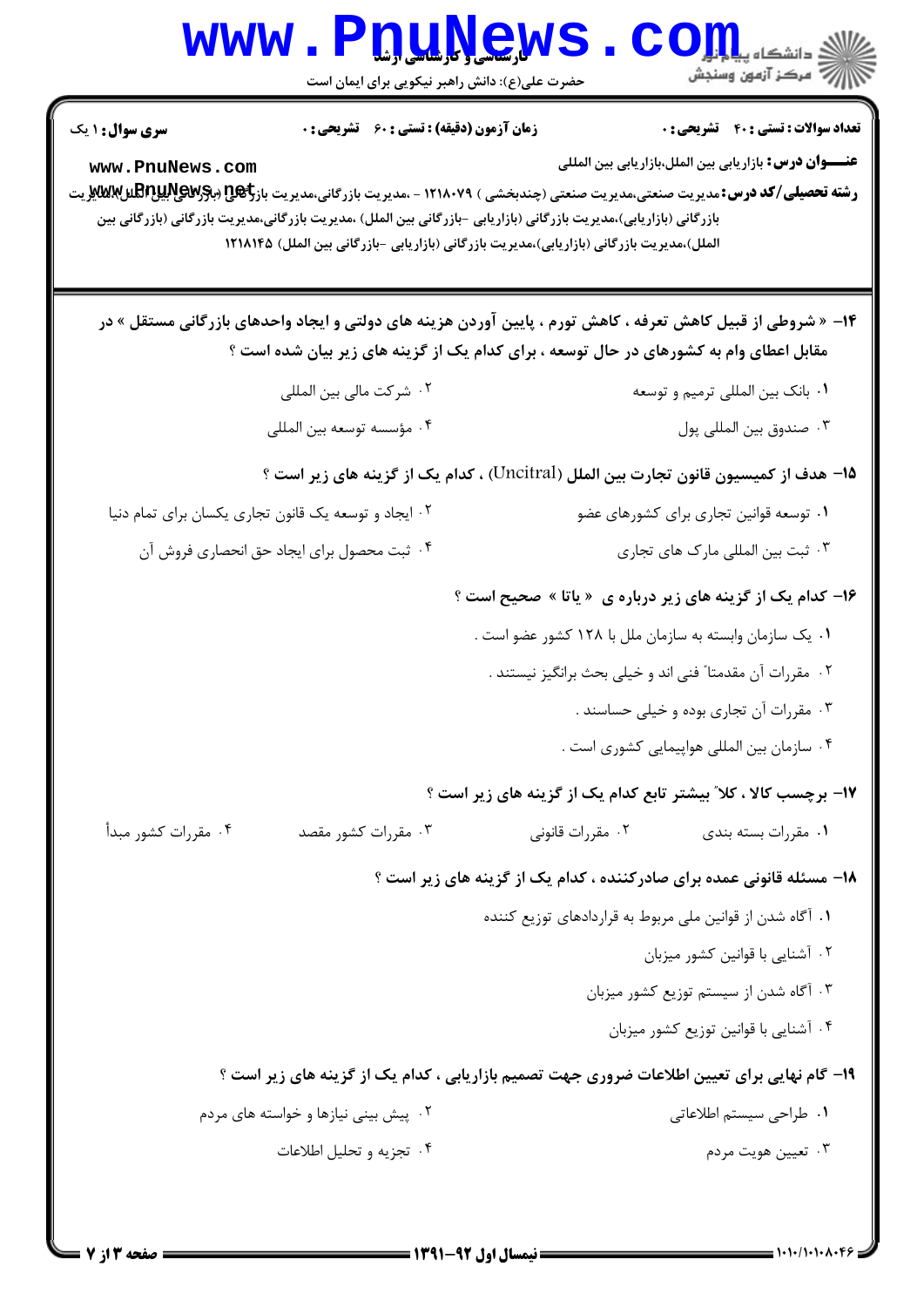| <b>WWW.</b>                                                                                                                                                             | <b>I. U. N. S. W</b><br>حضرت علی(ع): دانش راهبر نیکویی برای ایمان است |                                                                                                                                                                                                                   | S <b>Oill</b> alsails<br>رُ ۖ مرڪز آزمون وسنڊش                 |
|-------------------------------------------------------------------------------------------------------------------------------------------------------------------------|-----------------------------------------------------------------------|-------------------------------------------------------------------------------------------------------------------------------------------------------------------------------------------------------------------|----------------------------------------------------------------|
| <b>سری سوال :</b> ۱ یک                                                                                                                                                  | <b>زمان آزمون (دقیقه) : تستی : 60 گشریحی : 0</b>                      |                                                                                                                                                                                                                   | <b>تعداد سوالات : تستي : 40 ٪ تشريحي : 0</b>                   |
| www.PnuNews.com<br><b>رشته تحصیلی/کد درس:</b> مدیریت صنعتی،مدیریت صنعتی (چندبخشی ) ۱۲۱۸۰۷۹ - ،مدیریت بازرگانی،مدیریت باز <del>رگیE (باM</del> WیMی و با <b>RPیتر</b> یت |                                                                       | بازرگانی (بازاریابی)،مدیریت بازرگانی (بازاریابی -بازرگانی بین الملل) ،مدیریت بازرگانی،مدیریت بازرگانی (بازرگانی بین<br>الملل)،مدیریت بازرگانی (بازاریابی)،مدیریت بازرگانی (بازاریابی -بازرگانی بین الملل) ۱۲۱۸۱۴۵ | <b>عنــــوان درس:</b> بازاريابي بين الملل،بازاريابي بين المللي |
|                                                                                                                                                                         |                                                                       | +۲- در جایی که واکنش افراد بازرگانی ( تولید کنندگان و توزیع کنندگان ) برای مشارکت ، یک واکنش بی میلی است ، ممکن<br>است این امر ناشی از ، کدام یک از گزینه های زیر باشد ؟                                          |                                                                |
|                                                                                                                                                                         | ۰۲ ناشی از ماهیت و نقش مدیریت باشد .                                  |                                                                                                                                                                                                                   | ۰۱ ناشی از انگیزشهای گوناگون باشد .                            |
|                                                                                                                                                                         | ۰۴ ناشی از رکود اقتصادی باشد .                                        |                                                                                                                                                                                                                   | ۰۳ ناشی از سازمان اجتماعی باشد .                               |
|                                                                                                                                                                         |                                                                       | <b>۲۱</b> - کدام یک از گزینه های زیر از « ارکان اساسی سیستم اطلاعاتی بازاریابی » نمی باشد ؟                                                                                                                       |                                                                |
|                                                                                                                                                                         |                                                                       | ۰۱ تجزیه و تحلیل و پردازش داده ها و سیستم گزارش گیری                                                                                                                                                              |                                                                |
|                                                                                                                                                                         |                                                                       | ٠٢ شناخت اطلاعات مورد نياز سيستم اطلاعاتي بازاريابي                                                                                                                                                               |                                                                |
|                                                                                                                                                                         |                                                                       | ۰۳ کاربرد اطلاعات جمع آوری شده در تصمیم گیری های بازاریابی                                                                                                                                                        |                                                                |
|                                                                                                                                                                         |                                                                       |                                                                                                                                                                                                                   | ۰۴ روش جمع أوري اطلاعات بازاريابي                              |
|                                                                                                                                                                         |                                                                       | <b>۲۲</b> - « قوانین و مقررات صادرات و واردات برای کشور مبدأ » مربوط به کدام یک از گزینه های زیر است ؟                                                                                                            |                                                                |
|                                                                                                                                                                         | ۰۲ اطلاعات دستوری                                                     |                                                                                                                                                                                                                   | ۰۱ اطلاعات عمومی                                               |
|                                                                                                                                                                         | ۰۴ اطلاعات مربوط به بازار                                             | ۰۳ اطلاعات منابع                                                                                                                                                                                                  |                                                                |
|                                                                                                                                                                         |                                                                       | ۲۳- کدام یک از گزینه های زیر بیان کننده ی سبک های جمع آوری اطلاعات از طریق نظارت می باشد ؟                                                                                                                        |                                                                |
|                                                                                                                                                                         | ۰۲ راهنمایی - تحقیق                                                   |                                                                                                                                                                                                                   | ۰۱ نظاره گری - تجسس                                            |
|                                                                                                                                                                         | ۰۴ تحقیق - تجسس                                                       |                                                                                                                                                                                                                   | ۰۳ راهنمایی - نظاره گری                                        |
|                                                                                                                                                                         |                                                                       | ۲۴- در کدام یک از روش های زیر ، تلاش سازمان یافته ای برای کسب اطلاعات خاص برای هدفهای خاص ارائه می شود ؟                                                                                                          |                                                                |
| ۰۴ راهنمایی                                                                                                                                                             | ۰۳ نظارت                                                              | ۰۲ تحقیق                                                                                                                                                                                                          | ۰۱ تجسس                                                        |
| <b>۲۵</b> - « شرکت انحصار گر » در خصوص کدام یک از عوامل مؤثر در شکل گیری استراتژی بازاریابی بین المللی ، بیان شده است ؟                                                 |                                                                       |                                                                                                                                                                                                                   |                                                                |
| ۰۴ عوامل رقابتی                                                                                                                                                         | ۰۳ عوامل شرکت                                                         | ٠٢ عوامل جغرافيايي                                                                                                                                                                                                | ٠١ عوامل بازار                                                 |
|                                                                                                                                                                         |                                                                       |                                                                                                                                                                                                                   |                                                                |
|                                                                                                                                                                         |                                                                       |                                                                                                                                                                                                                   |                                                                |
|                                                                                                                                                                         |                                                                       |                                                                                                                                                                                                                   |                                                                |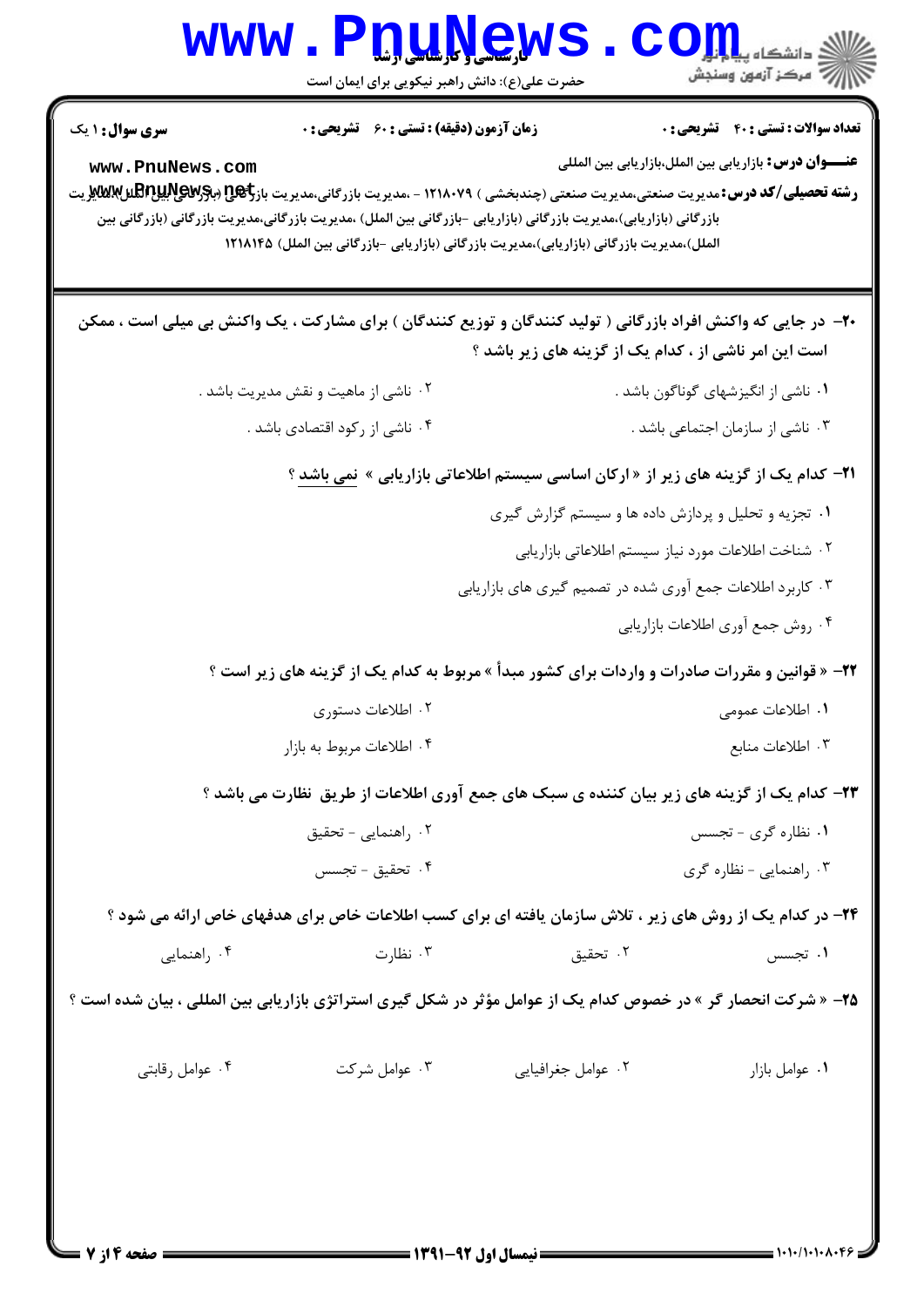|                                           | www.Pnunews<br>حضرت علی(ع): دانش راهبر نیکویی برای ایمان است                                                                                                                                                                                                                                                                                                                                                         |                                                                                 | الاد دانشگاه پیامبرا<br>الله دانشگاه پیامبرانی<br>الله مرکز آزمون وسنجش                                      |
|-------------------------------------------|----------------------------------------------------------------------------------------------------------------------------------------------------------------------------------------------------------------------------------------------------------------------------------------------------------------------------------------------------------------------------------------------------------------------|---------------------------------------------------------------------------------|--------------------------------------------------------------------------------------------------------------|
| <b>سری سوال : ۱ یک</b><br>www.PnuNews.com | <b>زمان آزمون (دقیقه) : تستی : 60 ٪ تشریحی : 0</b><br><b>رشته تحصیلی/کد درس:</b> مدیریت صنعتی،مدیریت صنعتی (چندبخشی ) ۱۲۱۸۰۷۹ - ،مدیریت بازرگانی،مدیریت باز <del>رگیهی (پویتهایمیلیتهای</del> ل<br>بازرگانی (بازاریابی)،مدیریت بازرگانی (بازاریابی -بازرگانی بین الملل) ،مدیریت بازرگانی،مدیریت بازرگانی (بازرگانی بین<br>الملل)،مدیریت بازرگانی (بازاریابی)،مدیریت بازرگانی (بازاریابی -بازرگانی بین الملل) ۱۲۱۸۱۴۵ |                                                                                 | <b>تعداد سوالات : تستي : 40 قشريحي : 0</b><br><b>عنــــوان درس:</b> بازاريابي بين الملل،بازاريابي بين المللي |
|                                           |                                                                                                                                                                                                                                                                                                                                                                                                                      | ۲۶- در انتخاب روش ورود به بازار باید ، به کدام یک از سؤالات زیر پاسخ داده شود ؟ |                                                                                                              |
|                                           |                                                                                                                                                                                                                                                                                                                                                                                                                      |                                                                                 | ٠١ ماهيت و قدرت رقابتي شركت چگونه است ؟                                                                      |
|                                           |                                                                                                                                                                                                                                                                                                                                                                                                                      |                                                                                 | ٢. قدرت عرضه كنندگان محصول چقدر است ؟                                                                        |
|                                           |                                                                                                                                                                                                                                                                                                                                                                                                                      | ۰۳ چه نوع محصولات و خدمات جدیدی را شرکت می تواند ارائه دهد ؟                    |                                                                                                              |
|                                           |                                                                                                                                                                                                                                                                                                                                                                                                                      |                                                                                 | ۰۴ قدرت خرید مصرف کنندگان چقدر است ؟                                                                         |
|                                           | ۲۷– کدام یک از انواع استراتژیهای ورود به بازار جهانی ، از نظر سرمایه گذاری پر ریسک می باشد و نیاز به کنترلهای بیشتری                                                                                                                                                                                                                                                                                                 |                                                                                 | دارد ؟                                                                                                       |
|                                           | ۰۲ شرکتهای تجاری                                                                                                                                                                                                                                                                                                                                                                                                     |                                                                                 | ۰۱ فرانشیز                                                                                                   |
|                                           | ۰۴ تولید محصول در خارج ( بازار هدف )                                                                                                                                                                                                                                                                                                                                                                                 |                                                                                 | ۰۳ نمایندگی های فروش بازاریابی مستقیم                                                                        |
|                                           | <b>۲۸</b> – کدام یک از استراتژیهای زیر در گروه « استراتژیهای تولید خارجی بدون سرمایه گذاری مستقیم » قرار می گیرد ؟                                                                                                                                                                                                                                                                                                   |                                                                                 |                                                                                                              |
|                                           | ۰۲ خرید شرکت خارجی                                                                                                                                                                                                                                                                                                                                                                                                   |                                                                                 | ۰۱ سرمایه گذاری مشترک                                                                                        |
|                                           | ۰۴ تولید قراردادی                                                                                                                                                                                                                                                                                                                                                                                                    |                                                                                 | ۰۳ مالکیت کامل واحد تولیدی از طریق ساخت                                                                      |
|                                           | ۲۹- کدام یک از گزینه های زیر ، کارتولیدی کاملی نیست اما ارزش افزوده عمده ای در بازار محلی ایجاد می کند ؟                                                                                                                                                                                                                                                                                                             |                                                                                 |                                                                                                              |
|                                           | ۰۲ عملیات مونتاژ در خارج                                                                                                                                                                                                                                                                                                                                                                                             |                                                                                 | ۰۱ تولید بر اساس قرارداد                                                                                     |
|                                           | ۰۴ ساخت یک شرکت جدید                                                                                                                                                                                                                                                                                                                                                                                                 |                                                                                 | ۰۳ لیسانس یا اعطای مجوز ساخت                                                                                 |
|                                           |                                                                                                                                                                                                                                                                                                                                                                                                                      | ۳۰- برای اجرای استراتژی صادرات ، باید کدام یک از اقدامات زیر انجام شود ؟        |                                                                                                              |
|                                           | ۰۲ استراتژی عدم تغییر محصول صادراتی                                                                                                                                                                                                                                                                                                                                                                                  |                                                                                 | ۰۱ استراتژی تنوع محصول                                                                                       |
|                                           | ۰۴ استراتژی توسعه خط محصول                                                                                                                                                                                                                                                                                                                                                                                           |                                                                                 | ۰۳ استراتژی تغییر محصول                                                                                      |
|                                           | <b>۳۱</b> - کدامیک از اصطلاحات زیر بیان کننده ی « تحویل کالا در مقصد تعیین شده ، مختص حمل با کامیون » می باشد ؟                                                                                                                                                                                                                                                                                                      |                                                                                 |                                                                                                              |
| $C&F$ .۴                                  | $FCA \cdot \tau$                                                                                                                                                                                                                                                                                                                                                                                                     | FOB.7                                                                           | CPT.                                                                                                         |
|                                           | 33- کدام یک از گزینه های زیر ، جزء عناصر تشکیل دهنده ی روش بازاریابی عمودی ًنیست ؟                                                                                                                                                                                                                                                                                                                                   |                                                                                 |                                                                                                              |
| ۰۴ تولید کننده                            | ۰۳ عمده فروش ها                                                                                                                                                                                                                                                                                                                                                                                                      | ۰۲ کارگزاران                                                                    | ۰۱ خرده فروش ها                                                                                              |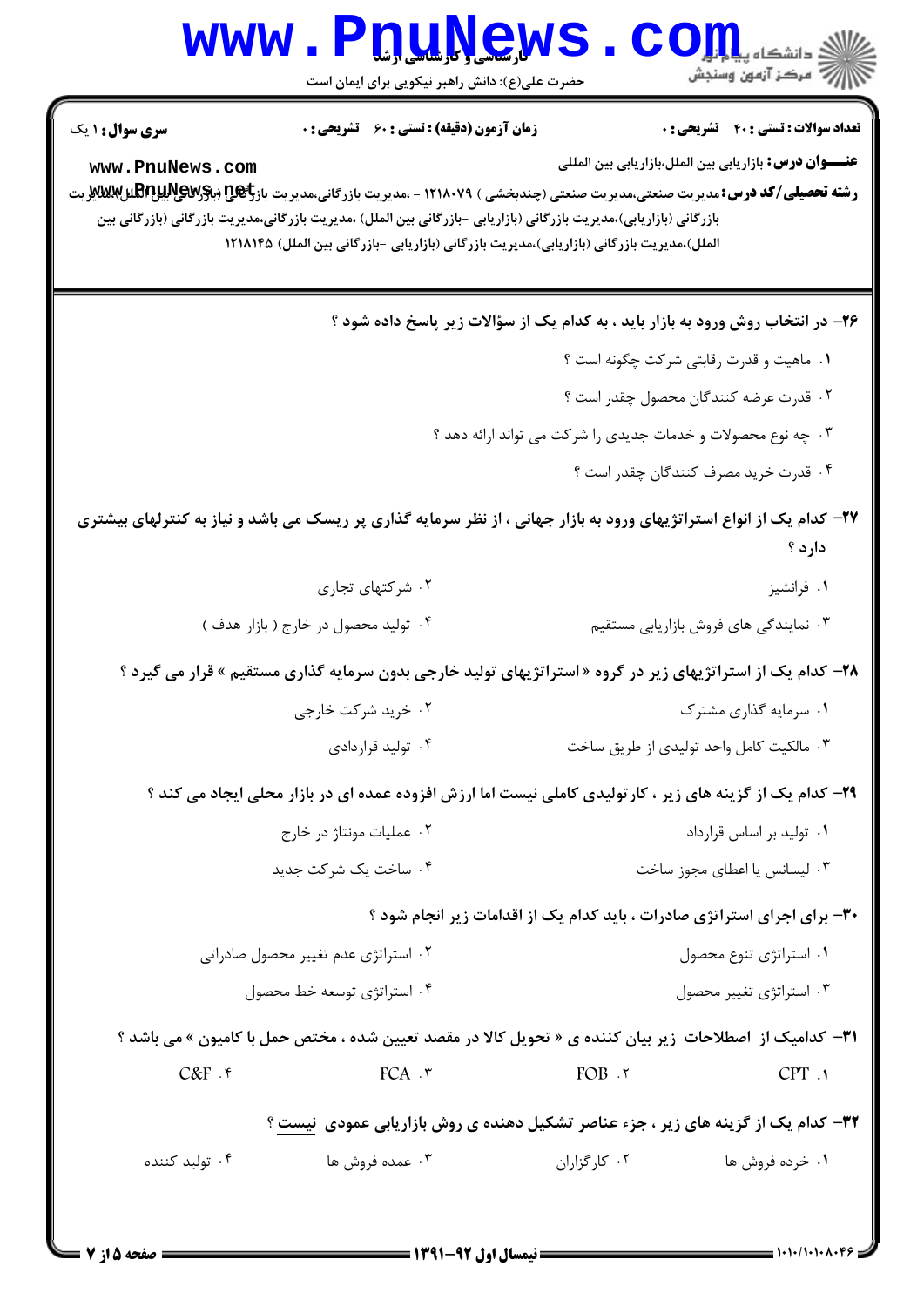| W W W                                                                                        | <b>کارساسی و تارساسی ارشا</b><br>حضرت علی(ع): دانش راهبر نیکویی برای ایمان است |                                                                                                                                                                                                                                                                                                                                                                           | دانشگاه پ <b>یای</b><br>رآ - مرڪز آزمون وسنڊش                                                                    |
|----------------------------------------------------------------------------------------------|--------------------------------------------------------------------------------|---------------------------------------------------------------------------------------------------------------------------------------------------------------------------------------------------------------------------------------------------------------------------------------------------------------------------------------------------------------------------|------------------------------------------------------------------------------------------------------------------|
| <b>سری سوال :</b> ۱ یک<br>www.PnuNews.com                                                    | <b>زمان آزمون (دقیقه) : تستی : 60 ٪ تشریحی : 0</b>                             |                                                                                                                                                                                                                                                                                                                                                                           | <b>تعداد سوالات : تستي : 40 - تشريحي : 0</b><br><b>عنــــوان درس:</b> بازار یابی بین الملل،بازار یابی بین المللی |
|                                                                                              |                                                                                | <b>رشته تحصیلی/کد درس:</b> مدیریت صنعتی،مدیریت صنعتی (چندبخشی ) ۱۲۱۸۰۷۹ - ،مدیریت بازرگانی،مدیریت باز <del>رگیE (باM</del> WیMی و با <b>RPیتر</b> یت<br>بازرگانی (بازاریابی)،مدیریت بازرگانی (بازاریابی -بازرگانی بین الملل) ،مدیریت بازرگانی،مدیریت بازرگانی (بازرگانی بین<br>الملل)،مدیریت بازرگانی (بازاریابی)،مدیریت بازرگانی (بازاریابی -بازرگانی بین الملل) ۱۲۱۸۱۴۵ |                                                                                                                  |
|                                                                                              |                                                                                | ۳۳– استفاده از کدام یک از روشهای های زیر ، درباره ی خدماتی که در توزیع به خریداران ارائه می شود : در مسیرهای طولانی                                                                                                                                                                                                                                                       | مؤثرتر هستند ؟                                                                                                   |
|                                                                                              | ۰۲ روش های نگهداری و انبارداری                                                 |                                                                                                                                                                                                                                                                                                                                                                           | ۰۱ انتقال فيزيكي كالا                                                                                            |
|                                                                                              | ۰۴ پیشبرد فروش                                                                 |                                                                                                                                                                                                                                                                                                                                                                           | ۰۳ روش مونتاژ در توزیع                                                                                           |
| ۳۴- در کدام یک از انواع خرده فروشی ، مصرف کننده نهایی که حق انتخاب داشته باشد ، وجود ندارد ؟ |                                                                                |                                                                                                                                                                                                                                                                                                                                                                           |                                                                                                                  |
|                                                                                              | ۰۲ حراج در خرده فروشی                                                          |                                                                                                                                                                                                                                                                                                                                                                           | ٠١ خريداران متشكل                                                                                                |
|                                                                                              | ۰۴ فروشگاه های ارزان                                                           |                                                                                                                                                                                                                                                                                                                                                                           | ۰۳ دستگاههای خودکار                                                                                              |
|                                                                                              |                                                                                | ۳۵– کدام یک از گزینه های زیر ، در خصوص آژانس های تبلیغاتی اختصاصی بیان شده است ؟                                                                                                                                                                                                                                                                                          |                                                                                                                  |
|                                                                                              | ۰۲ فعالیت های روابط عمومی                                                      |                                                                                                                                                                                                                                                                                                                                                                           | ۰۱ فعالیت های ترویج فروش                                                                                         |
|                                                                                              | ۰۴ انتخاب رسانه ، عقد قرارداد برای فضا در نشریات                               | ۰۳ تبليغات در وسايل حمل و نقل                                                                                                                                                                                                                                                                                                                                             |                                                                                                                  |
|                                                                                              |                                                                                | ۳۶– در بین عوامل مؤثر برقیمت گذاری در بازاریابی بین المللی ، کدام یک از عوامل زیر درگروه عوامل بازار ًقرار دارد ؟                                                                                                                                                                                                                                                         |                                                                                                                  |
|                                                                                              | ۰۲ تغییرات نرخ ارز                                                             |                                                                                                                                                                                                                                                                                                                                                                           | ۰۱ توسعه بازاریابی و فروش                                                                                        |
|                                                                                              | ۰۴ خدمات پس از فروش                                                            |                                                                                                                                                                                                                                                                                                                                                                           | ۰۳ هدفهای بازاریابی شرکت                                                                                         |
|                                                                                              |                                                                                | <b>۳۷</b> – کدام یک از حالات زیر در ماتریس گروه مشاورین بوستون ، بیان کننده ی « شرکت دارای سهم بازار بالا و لی نرخ رشد بازار                                                                                                                                                                                                                                              | <b>پایین » است ؟</b>                                                                                             |
| ۰۴ علامت سگ                                                                                  | ۰۳ علامت گاوه شیرده                                                            | ۰۲ علامت ستاره                                                                                                                                                                                                                                                                                                                                                            | ٠١ علامت سؤال                                                                                                    |
|                                                                                              |                                                                                | ۳۸- « زمانی که پول محلی قویتر باشد » ، شرکت باید برای مقابله با انواع ریسک کدام یک از تاکتیک های زیر را در پیش گیرد                                                                                                                                                                                                                                                       |                                                                                                                  |
|                                                                                              | ۰۲ پرداخت نقدی انجام دهد .                                                     | ۰۱ بهره وری را بهبود بخشیده و هزینه ها را کاهش دهد .                                                                                                                                                                                                                                                                                                                      |                                                                                                                  |
|                                                                                              | ۰۴ روي قيمت رقابت نمايد .                                                      | ۰۳ محصول جدیدی را با امکانات اضافی معرفی نماید .                                                                                                                                                                                                                                                                                                                          |                                                                                                                  |
|                                                                                              |                                                                                | ۳۹– در کدام یک از انواع معاملات متقابل ، تمام یا بخشی از هزینه خرید کالای سرمایه ای باید صرف خرید تجهیزات یا<br>محصولات تولیدی آن کالای سرمایه ای شود ؟                                                                                                                                                                                                                   |                                                                                                                  |
| ۰۴ تجارت جبران متقابل                                                                        | ۰۳ معاملات بای بک                                                              | ۰۲ خرید متقابل                                                                                                                                                                                                                                                                                                                                                            | ۰۱ معاملات پایاپای                                                                                               |

٠